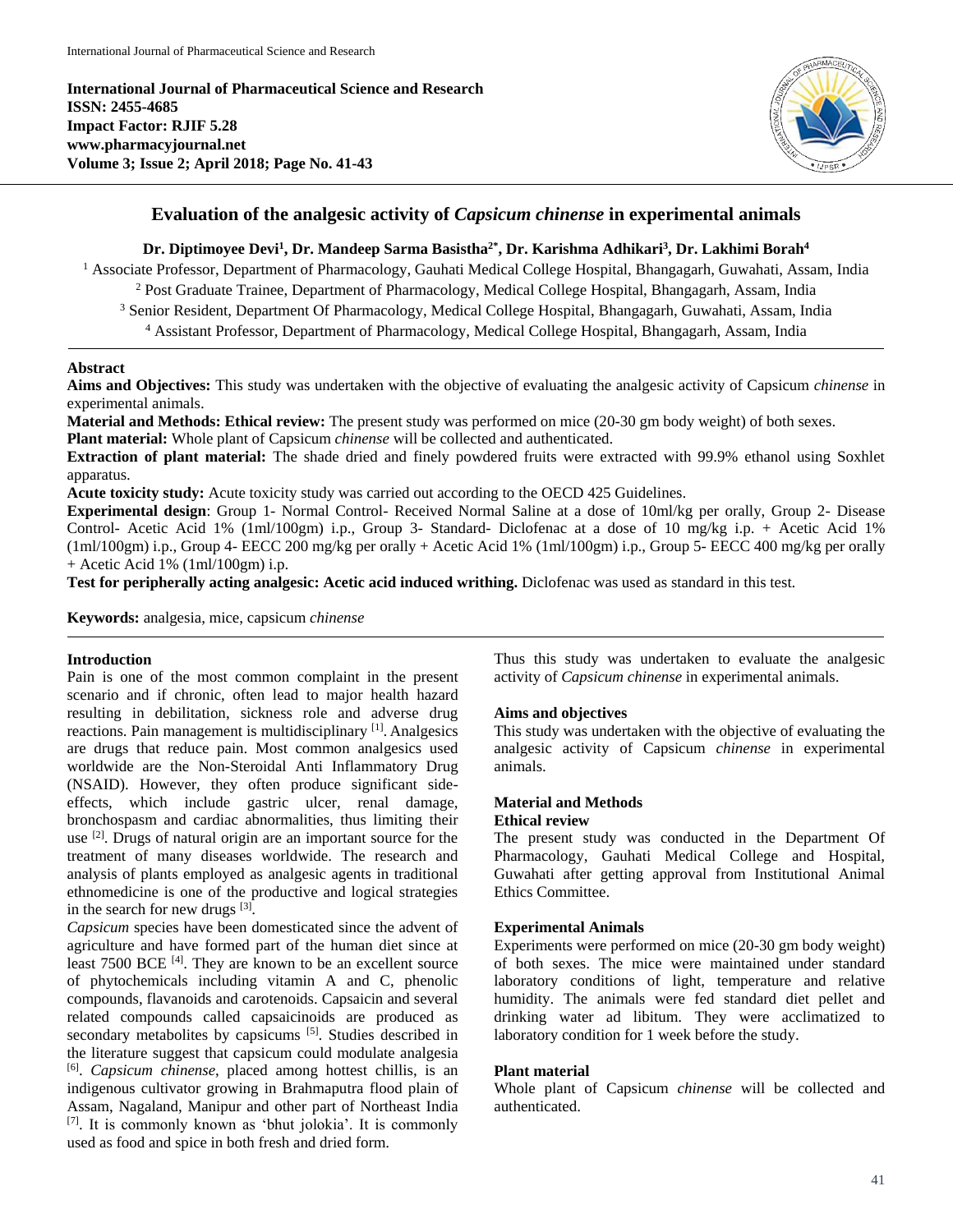## **Extraction of plant material**

The shade dried and finely powdered fruits were extracted with 99.9% ethanol using Soxhlet apparatus.

## **Drugs and Chemicals**

- 1. Ethanolic extract of fruits of Capsicum *chinense* (EECC)
- 2. Ethanol
- 3. Diclofenac
- 4. Acetic acid 1% solution

## **Acute toxicity study**

Acute toxicity study was carried out according to the OECD 425 Guidelines.

## **Method**

A total of 24 animals were divided into 4 groups containing 6 in each.

## **Experimental design**

Group 1- Normal Control- Received Normal Saline at a dose of 10ml/kg per orally

Group 2- Disease Control- Acetic Acid 1% (1ml/100gm) i.p.

Group 3- Standard- Diclofenac at a dose of 10 mg/kg i.p.  $+$ Acetic Acid 1% (1ml/100gm) i.p.

Group 4- EECC 200 mg/kg per orally + Acetic Acid 1% (1ml/100gm) i.p.

Group 5- EECC 400 mg/kg per orally + Acetic Acid 1% (1ml/100gm) i.p.

## **Test for peripherally acting analgesic: Acetic acid induced writhing**

Test animals were administered the drug or the standard 30 minutes prior to acetic acid administration. The mice were placed individually into glass beakers and five minutes were allowed to elapse. The mice were then observed for a period of 10 minutes and the number of writhes were recorded for each animal. For scoring purposes, a writhe was indicated by stretching of the abdomen with simultaneous stretching of at least one hind limb.

# **The formula for computing percent inhibition is**

(Average writhes in the control group – Average writhes in the drug group) / (Average writhes in the control group)  $X$ 100%

Diclofenac was used as standard in this test.

# **Results and Observations**

# **Acute Toxicity study**

The ethanolic extract of Capsicum *chinense* was found to be safe in the doses used and there was no mortality upto a dose of 2000mg/kg i.p. after 24 hours.

| ır<br>ы<br>n |  |
|--------------|--|
|--------------|--|

| <b>Acetic Acid Induced Writhing</b> |                  |
|-------------------------------------|------------------|
| Groups                              | Writhings (MEAN) |
| Group 1                             |                  |
| Group 2                             | 41.67            |
| Group 3                             | 13.17            |
| Group 4                             | 23.67            |
| Group 5                             | 18.5             |



Percentage protection for Diclofenac 10 mg/kg: 68.39% Percentage protection for EECC 200 mg/kg: 43.19% Percentage protection for EECC 400 mg/kg: 55.60%

**Fig 1:** Acetic acid induced writhing

#### **Discussion**

The present study was conducted to assess the antinociceptive properties of ethanolic extract of *Capsicum chinense*. The method selected was chemical nociception in the test model of acetic acid-induced writhing. This method was selected to evaluate the peripherally mediated effects of Capsicum *chinense*. To study anti-inflammatory potential, carageenan induced edema method was studied.

The writhing test is a very sensitive method for preliminary evaluation of analgesic activity and the  $ED<sub>50</sub>$  values obtained in animals using this test can be correlated with the analgesic doses in humans, still it cannot indicate whether the effects result from central and/or peripheral actions. The analgesic potential of the extract was shown by acetic acid test to be significant but was not specific. In our study, EECC produced a marked reduction in the number of writhings in the doses of 200mg/kg and 400 mg/kg.

*Capsicum* species are known to be an excellent source of phytochemicals including vitamin A and C, phenolic compounds, flavanoids and carotenoids. Capsaicinoids are produced as secondary metabolites by capsicums. In present work, these phytoconstituents might be responsible to show analgesic effect. Thus in nutshell, *Capsicum chinense* showed excellent analgesic activity in mice. Further studies on isolation and identification of the active compounds may provide a better source for developing new therapeutic agents.

#### **Conclusion**

In the above study, the number of writhings in mice induced by Acetic Acid has been found to be reversed by ethanolic extract of *Capsicum chinense* in a dose dependent manner.

## **Source of support:** Nil **Conflict Of Interest:** No

#### **References**

- 1. Bevan S, Szolesanyl J. Sensory neuron-specific actions of capsaicin: Mechanisms and applications. Trends in Pharmacological Sciences. 1990; 11(8):331-333.
- 2. Burke. A, Smyth A, Fitz Gerald GA. Analgesicantipyretic agents, In: Goodman LS, Gilman A, Brunton LL. The pharmacological basis of therapeutics. 11<sup>th</sup> ed. New York: McGraw-Hill, 2006, 637-731.